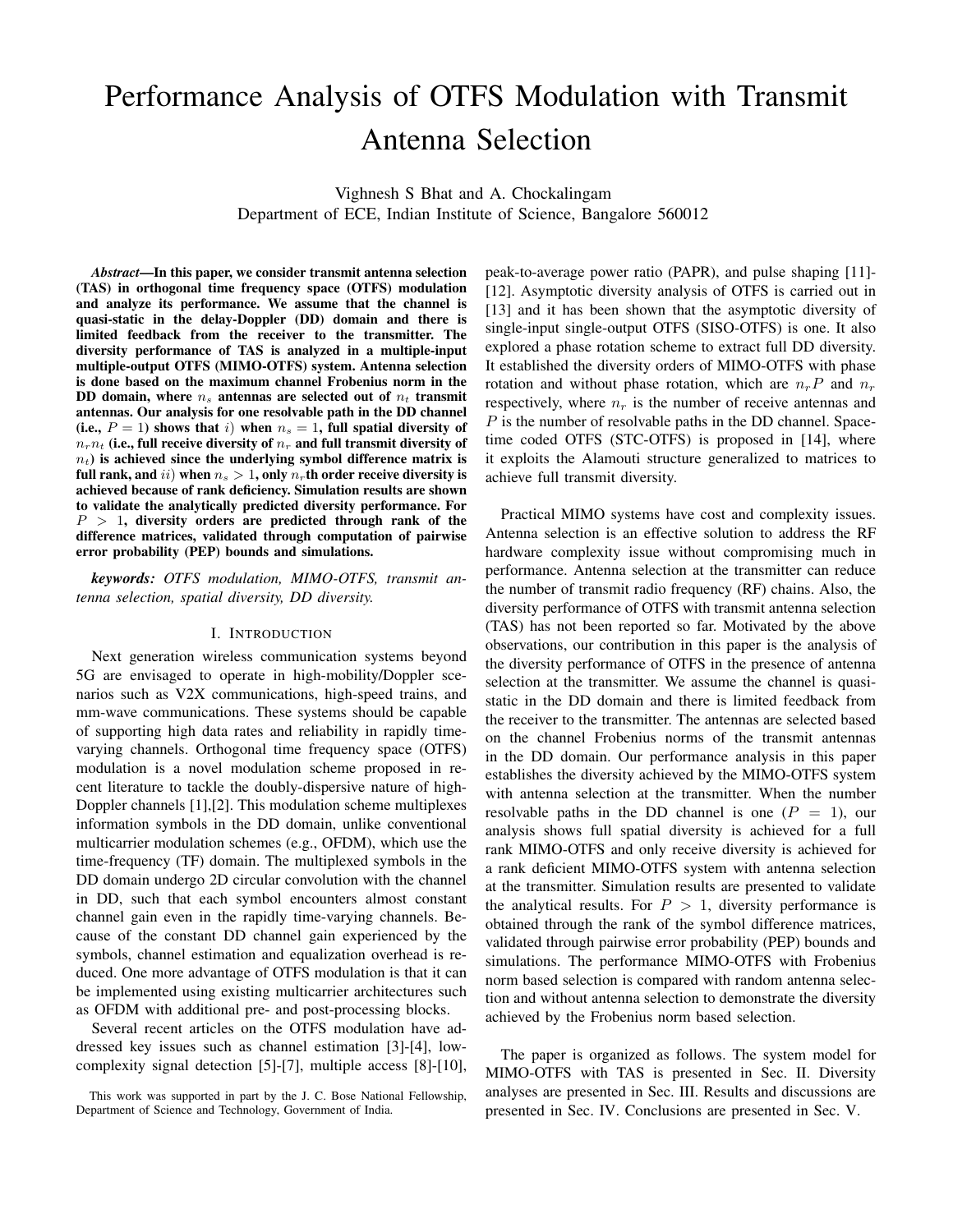

Fig. 1: OTFS modulation scheme.

## II. SYSTEM MODEL FOR MIMO-OTFS WITH TAS

In this section, we introduce the system model. Towards this, we present the input-output relation of basic OTFS modulation and its extension to MIMO-OTFS with TAS.

#### *A. Basic OTFS modulation*

Consider the basic OTFS system which transmits and receives QAM/PSK information symbols. Figure 1 shows the basic OTFS modulation scheme. It consists of cascade structures of 2D transforms both at transmitter and receiver. It can also be viewed as a conventional OFDM system with additional pre- and post-processing modules at the transmitter and receiver. At the transmitter, the information symbols in the DD domain are transformed to TF domain through 2D inverse symplectic finite Fourier transform (ISFFT) followed by windowing. Using Heisenberg transform, the TF domain signal is transformed to time domain for transmission over the wireless channel. At the receiver, Wigner transform and 2D symplectic finite Fourier transform (SFFT) are performed to get the symbols in DD domain for demodulation.

The information symbols  $x[k, l]$ s are arranged in 2D  $N \times M$ DD grid, given by

$$
\Upsilon = \{ (\frac{k}{NT}, \frac{l}{M\Delta f}), k = 0, \cdots, N - 1, l = 0, \cdots, M - 1 \},\tag{1}
$$

where  $1/NT$  and  $1/M\Delta f$  are the Doppler resolution and delay resolution, respectively, and N and M are the number of Doppler bins and delay bins, respectively. The information symbols  $x[k, l]$  in the DD domain are mapped to the TF domain using ISFFT. Assuming rectangular windowing, the TF signal can be written as

$$
X[n,m] = \frac{1}{\sqrt{MN}} \sum_{k=0}^{N-1} \sum_{l=0}^{M-1} x[k,l] e^{j2\pi \left(\frac{nk}{N} - \frac{ml}{M}\right)}.
$$
 (2)

The TF signal  $X[n, m]$  is transformed to a time domain signal  $x(t)$ , using Heisenberg transform and transmit pulse  $g_{tx}(t)$ , as

$$
x(t) = \sum_{n=0}^{N-1} \sum_{m=0}^{M-1} X[n, m] g_{tx}(t - nT) e^{j2\pi m \Delta f (t - nT)}.
$$
 (3)

The signal  $x(t)$  transmitted through the channel, whose complex baseband channel response can be modeled in the DD domain as

$$
h(\tau,\nu) = \sum_{i=1}^{P} h_i \delta(\tau - \tau_i) \delta(\nu - \nu_i), \tag{4}
$$

where  $P$  is the number of paths in the DD domain, and  $h_i$ ,  $\tau_i$ , and  $\nu_i$  are the channel gain, delay, and Doppler shift of the ith path, respectively. The received time domain signal  $y(t)$ can be expressed as

$$
y(t) = \int_{\nu} \int_{\tau} h(\tau, \nu) x(t - \tau) e^{j2\pi \nu (t - \tau)} d\tau d\nu + v(t), \quad (5)
$$

where  $v(t)$  is the additive white Gaussian noise. At the receiver, Wigner transform is performed on the received signal  $y(t)$  to get the TF domain signal  $Y[n,m]$ , as

$$
Y[n,m] = \left[ \int g_{rx}^*(t'-t)y(t')e^{-j2\pi f(t'-t)}dt' \right]_{t=nT, f=m\Delta_f^f}
$$
\n(6)

where  $g_{rx}(t)$  is the receive pulse. The pulses  $g_{tx}(t)$  and  $g_{rx}(t)$ are chosen in order to satisfy bi-orthogonality condition. Using SFFT, the TF signal is mapped to the DD domain signal as

$$
y[k,l] = \frac{1}{\sqrt{MN}} \sum_{k=0}^{N-1} \sum_{l=0}^{M-1} Y[n,m] e^{-j2\pi \left(\frac{nk}{N} - \frac{ml}{M}\right)}.
$$
 (7)

Using (3)-(7), the input-output relation in the DD domain can be written as [5]

$$
y[k, l] = \sum_{i=1}^{P} h'_i x[(k - \beta_i)_N, (l - \alpha_i)_M] + v[k, l], \quad (8)
$$

where  $h'_i = h_i e^{-j2\pi \nu_i \tau_i}$ ,  $\alpha_i$  and  $\beta_i$  are assumed to be integers satisfying  $\tau_i \triangleq \frac{\alpha_i}{M\Delta f}$  and  $\nu_i \triangleq \frac{\beta_i}{NT}$ ,  $(.)_N$  denotes the modulo N operation, and  $v[k, l]$  denotes the additive white Gaussian noise. Here,  $h_i$ s are assumed to be i.i.d and are distributed as  $\mathcal{CN}(0,1/P)$  with uniform scattering profile. The input-output in (8) can be vectorized as [5]

$$
y = Hx + v,\t\t(9)
$$

where  $\mathbf{H} \in \mathbb{C}^{MN \times MN}$ ,  $\mathbf{x}, \mathbf{y}, \mathbf{v} \in \mathbb{C}^{MN \times 1}$ , the  $(k + Nl)$ th entry of **x**,  $x_{k+Nl} = x[k, l], k = 0, \cdots, N-1, l = 0, \cdots, M-1$ 1, and  $x[k, l] \in \mathbb{S}$ , where  $\mathbb S$  is the modulation alphabet (e.g., QAM/PSK). Similarly,  $y_{k+N} = y[k, l]$  and  $v_{k+N} = v[k, l]$ ,  $k = 0, \cdots, N - 1, l = 0, \cdots, M - 1.$ 

*An alternate input-output relation for (9):* The input-output relation in (9) can be written in an alternate form for diversity analysis. We observe that there are only P non-zero entries in each row and each column of the equivalent channel matrix H because of modulo operation. Hence, (9) can be written in an alternate form as

$$
\mathbf{y}^T = \mathbf{h}'\mathbf{X} + \mathbf{v}^T,\tag{10}
$$

where  $y^T$  is  $1 \times MN$  received signal vector, h' is  $1 \times P$ channel vector whose *i*th entry is given by  $h'_i = h_i e^{-j2\pi \nu_i \tau_i}$ ,  $v^T$  is  $1 \times MN$  noise vector, and **X** is  $P \times MN$  signal matrix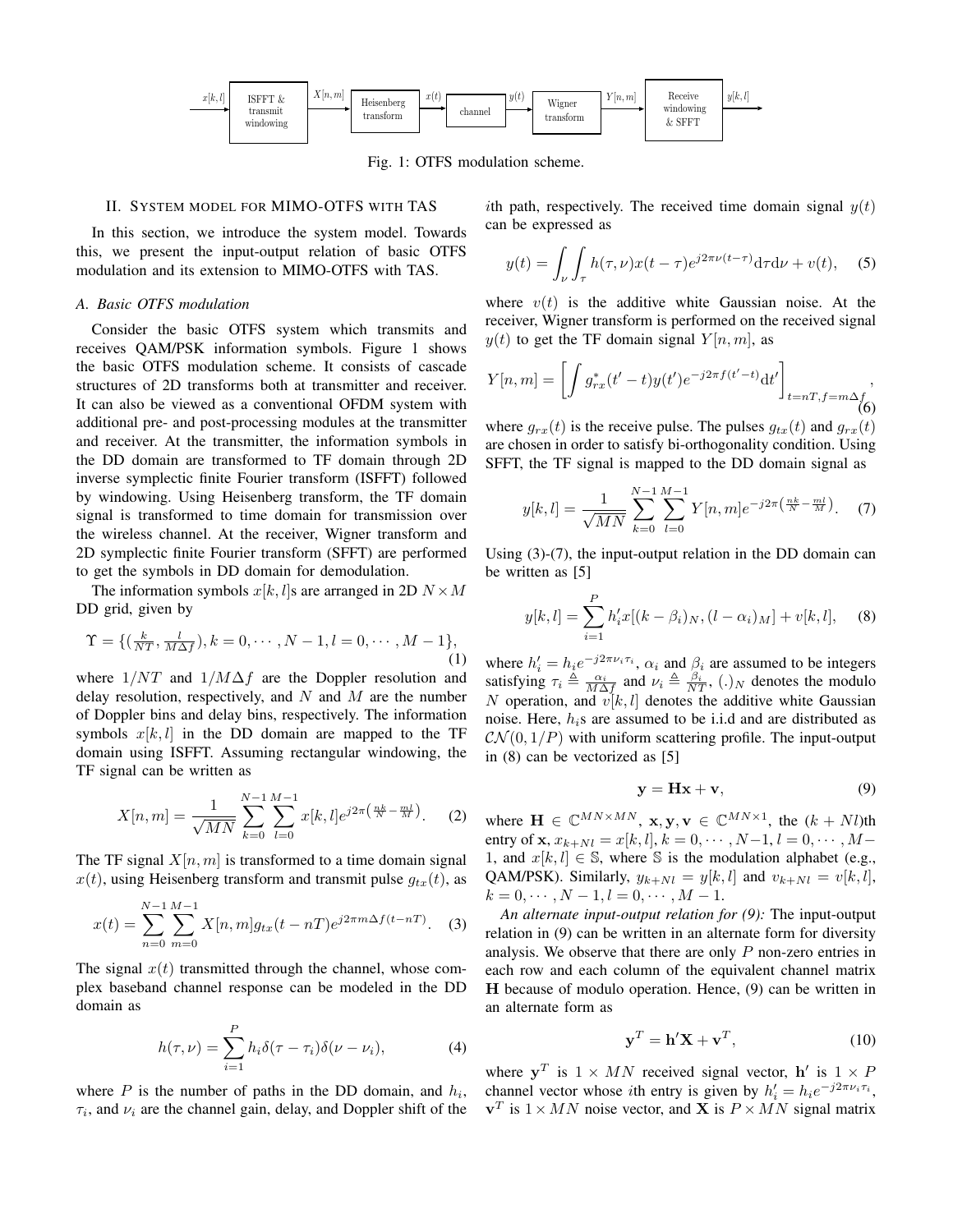

Fig. 2: MIMO-OTFS with transmit antenna selection.

whose ith column  $\mathbf{X}[i], i = k + Nl, k = 0, \cdots, N-1, l = 1$  $0, \cdots, M-1$ , is given by

$$
\mathbf{X}[i] = \begin{bmatrix} x_{(k-\beta_1)_N+N(l-\alpha_1)_M} \\ x_{(k-\beta_2)_N+N(l-\alpha_2)_M} \\ \vdots \\ x_{(k-\beta_P)_N+N(l-\alpha_P)_M} \end{bmatrix} . \tag{11}
$$

This representation is useful for diversity analysis.

#### *B. MIMO-OTFS with TAS*

Following (9), the input-output relation of MIMO-OTFS system with  $n_r$  receive antennas and  $n_t$  transmit antennas can be written as

$$
\begin{bmatrix} \mathbf{y}_1 \\ \vdots \\ \mathbf{y}_{n_r} \end{bmatrix} = \underbrace{\begin{bmatrix} \mathbf{H}_{11} & \cdots & \mathbf{H}_{1n_t} \\ \vdots & \ddots & \vdots \\ \mathbf{H}_{n_r1} & \cdots & \mathbf{H}_{n_rn_t} \end{bmatrix}}_{\triangleq \overrightarrow{\mathbf{H}}} \underbrace{\begin{bmatrix} \mathbf{x}_1 \\ \vdots \\ \mathbf{x}_{n_t} \end{bmatrix}}_{\triangleq \overrightarrow{\mathbf{x}}} + \underbrace{\begin{bmatrix} \mathbf{v}_1 \\ \vdots \\ \mathbf{v}_{n_r} \end{bmatrix}}_{\triangleq \overrightarrow{\mathbf{v}}, \quad (12)
$$
\nor equivalently

$$
\bar{\mathbf{y}} = \bar{\mathbf{H}}\bar{\mathbf{x}} + \bar{\mathbf{v}},\tag{13}
$$

where  $\bar{y} \in \mathbb{C}^{n_rMN \times 1}$  is received signal vector,  $\bar{H} \in$  $\mathbb{C}^{n_rMN \times n_tMN}$  is the overall equivalent channel matrix with  $H_{ij}$  being the  $MN \times MN$  equivalent channel matrix between the jth transmit antenna and ith receive antenna,  $\bar{x} \in$  $\mathbb{C}^{n_tMN\times 1}$  is the OTFS transmit vector, and  $\bar{\mathbf{v}} \in \mathbb{C}^{n_rMN\times 1}$ is the noise vector. For antenna selection at the transmitter, pilot symbols can be transmitted from all the  $n_t$  antennas and the channel gain of each transmit antenna is estimated at the receiver, and the indices of the transmit antennas to be selected at the transmitter are fed back. Antennas are selected based on the maximum DD channel Frobenius norm, i.e.,  $n_s$  antennas are selected whose DD channel Frobenius norms, given by

$$
\sum_{i=1}^{n_r} \|\mathbf{H}_{ij}\|^2, \ j = 1, 2, \cdots, n_t,
$$
 (14)

are the largest among those of the  $n_t$  transmit antennas. Since each  $H_{ij}$  has only  $PMN$  non-zero entries with P unique entries, (14) can be equivalently written as

$$
\sum_{i=1}^{n_r} \sum_{k=1}^{P} |h_{ij}^{(k)}|^2, \ j = 1, 2, \cdots, n_t,
$$
 (15)

where  $h_{ij}^{(k)}$  are the unique non-zero entries of  $\mathbf{H}_{ij}$ . The inputoutput relation of MIMO-OTFS with TAS can be written as

$$
\underbrace{\begin{bmatrix} \mathbf{y}_1 \\ \vdots \\ \mathbf{y}_{n_r} \end{bmatrix}}_{\triangleq \overline{\mathbf{y}}'}
$$
 = 
$$
\underbrace{\begin{bmatrix} \mathbf{H}'_{11} & \cdots & \mathbf{H}'_{1n_s} \\ \vdots & \ddots & \vdots \\ \mathbf{H}'_{n_r1} & \cdots & \mathbf{H}'_{n_rn_s} \end{bmatrix}}_{\triangleq \overline{\mathbf{H}}'} \underbrace{\begin{bmatrix} \mathbf{x}_1 \\ \vdots \\ \mathbf{x}_{n_s} \end{bmatrix}}_{\triangleq \overline{\mathbf{x}}'} + \underbrace{\begin{bmatrix} \mathbf{v}_1 \\ \vdots \\ \mathbf{v}_{n_r} \end{bmatrix}}_{\triangleq \overline{\mathbf{v}}'}, \quad (16)
$$

or equivalently

$$
\bar{\mathbf{y}}' = \bar{\mathbf{H}}' \bar{\mathbf{x}} + \bar{\mathbf{v}}',\tag{17}
$$

where  $\bar{\mathbf{y}}' \in \mathbb{C}^{n_rMN \times 1}$ ,  $\bar{\mathbf{H}}' \in \mathbb{C}^{n_rMN \times n_sMN}$  is the equivalent channel matrix with TAS,  $\bar{\mathbf{x}} \in \mathbb{C}^{n_s MN \times 1}$  is the OTFS transmit vector, and  $\bar{\mathbf{v}}' \in \mathbb{C}^{n_rMN \times 1}$  is the noise vector. Figure 2 shows the block diagram of MIMO-OTFS with TAS.

*An alternate form of MIMO-OTFS with TAS:* Similar to (10), the input-output relation of a MIMO-OTFS with TAS can be written in an alternate form as

$$
\underbrace{\begin{bmatrix} \mathbf{y}_1^T \\ \vdots \\ \mathbf{y}_{n_r}^T \end{bmatrix}}_{\triangleq \tilde{\mathbf{Y}}} = \underbrace{\begin{bmatrix} \mathbf{h}'_{11} & \cdots & \mathbf{h}'_{1n_s} \\ \vdots & \ddots & \vdots \\ \mathbf{h}'_{n_r1} & \cdots & \mathbf{h}'_{ntn_s} \end{bmatrix}}_{\triangleq \tilde{\mathbf{H}}} \underbrace{\begin{bmatrix} \mathbf{X}_1 \\ \vdots \\ \mathbf{X}_{n_s} \end{bmatrix}}_{\triangleq \tilde{\mathbf{X}}} + \underbrace{\begin{bmatrix} \mathbf{v}_1^T \\ \vdots \\ \mathbf{v}_{n_r}^T \end{bmatrix}}_{\triangleq \tilde{\mathbf{V}}}, \quad (18)
$$

or equivalently

$$
\tilde{\mathbf{Y}} = \tilde{\mathbf{H}} \tilde{\mathbf{X}} + \tilde{\mathbf{V}},\tag{19}
$$

where  $\tilde{\mathbf{Y}} \in \mathbb{C}^{n_r \times MN}$  with its *i*th row corresponding to the received signal in the *i*th receive antenna,  $\tilde{H} \in \mathbb{C}^{n_r \times n_s P}$  is the channel matrix with  $h'_{ij} \in \mathbb{C}^{1 \times P}$  containing P unique non-zero entries of  $H'_{ij}$ ,  $\tilde{\mathbf{X}}$  is  $n_s P \times MN$  symbol matrix, and  $\tilde{\mathbf{V}} \in \mathbb{C}^{n_r \times MN}$  is the noise matrix.

#### *C. OTFS with phase rotation*

It has been shown that SISO-OTFS [13] with phase rotation achieves full DD diversity, where the OTFS transmit vector x is pre-multiplied by a phase rotation matrix  $\Phi$ , which is of the form

$$
\mathbf{\Phi} = \text{diag}\{\phi_0, \phi_1, \cdots, \phi_{MN-1}\},\tag{20}
$$

where  $\phi_i = e^{ja_i}, i = 0, 1, \cdots, MN - 1$ , are transcendental numbers with  $a_i$  being real, distinct, and algebraic. That is,  $x' = \Phi x$  is the phase rotated OTFS transmit vector. For a MIMO-OTFS system, the OTFS vector in each transmit antenna is pre-multiplied by the phase rotation matrix  $\Phi$ .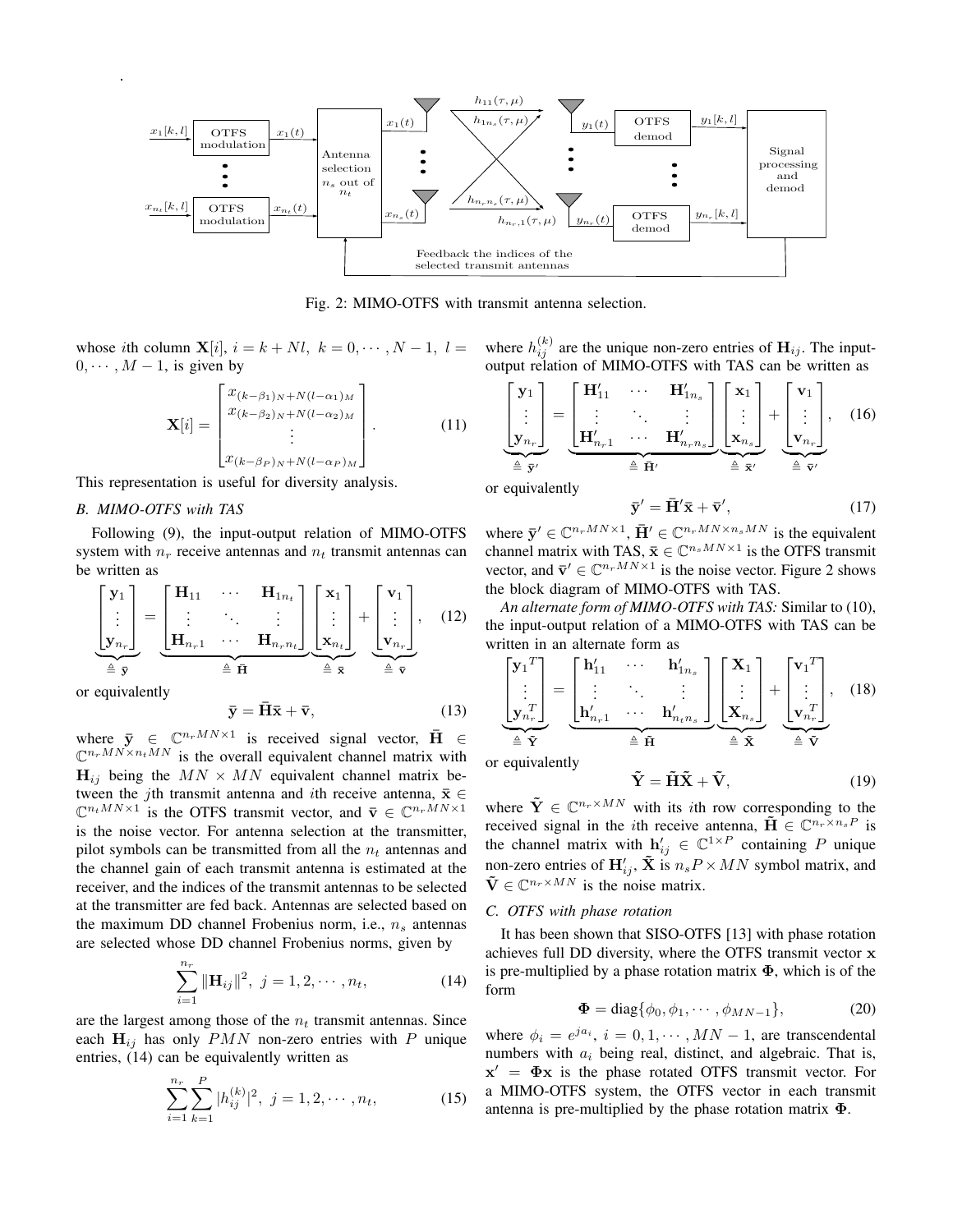## *D. Rank of MIMO-OTFS systems*

In this subsection, we discuss the rank of MIMO-OTFS systems with and without phase rotation.

*1)* MIMO-OTFS with  $n_s = 1$  with and without phase *rotation:* Let  $\mathbf{X}_i$  and  $\mathbf{X}_j$  be two distinct symbol matrices defined in (19). The minimum rank of  $(X_i - X_j)$  without phase rotation is  $1 < \min(n_s P, MN)$  [13]. Therefore, MIMO-OTFS for  $n_s = 1$  and  $P > 1$  is rank deficient. For  $P = 1$ , this system is full rank with rank equal to 1. Next, considering MIMO-OTFS with phase rotation, if  $\tilde{\mathbf{X}}'_i$  and  $\tilde{\mathbf{X}}'_j$  are the distinct phase rotated symbol matrices in (19) then the minimum rank of  $(\tilde{\mathbf{X}}'_i - \tilde{\mathbf{X}}'_j)$  is  $P \le \min(P, MN)$ , which is full rank.

*2) MIMO-OTFS with*  $n_s > 1$  *and with and without phase rotation:* For  $n_s > 1$ , without phase rotation, the minimum rank of  $(X_i - X_j)$  is  $1 < \min(n_s P, MN)$  and with phase rotation the minimum rank is  $P < \min(n_s P, MN)$ . Both of these cases correspond to rank deficient.

## III. DIVERSITY ANALYSIS OF MIMO-OTFS WITH TAS

In this section, we investigate the diversity order of MIMO-OTFS.

### *A. Full rank MIMO-OTFS systems with TAS*

Consider full rank MIMO-OTFS systems with TAS. Let  $\mathbf{X}_i$ and  $\mathbf{X}_i$  be two distinct symbol matrices and  $\gamma = 1/N_0$  be the normalized signal-to-noise ratio (SNR). Assuming perfect DD channel knowledge and maximum likelihood (ML) detection at the receiver, the conditional pairwise error probability (PEP) between symbol matrices  $\mathbf{\bar{X}}_i$  and  $\mathbf{\bar{X}}_j$  is given by

$$
P(\tilde{\mathbf{X}}_i \to \tilde{\mathbf{X}}_j | \tilde{\mathbf{H}}, \tilde{\mathbf{X}}_i) = Q\left(\sqrt{\frac{\|\tilde{\mathbf{H}}(\tilde{\mathbf{X}}_i - \tilde{\mathbf{X}}_j)\|^2}{2N_0}}\right).
$$
 (21)

Averaging over the distribution of  $H$  and upper bounding using the Chernoff bound, the unconditional PEP can be written as

$$
P(\tilde{\mathbf{X}}_i \to \tilde{\mathbf{X}}_j) \leq \mathbb{E}_{\tilde{\mathbf{H}}} \left[ \exp \left( -\frac{\gamma \, \|\tilde{\mathbf{H}} (\tilde{\mathbf{X}}_i - \tilde{\mathbf{X}}_j)\|^2}{4} \right) \right]. \tag{22}
$$

The distribution of  $\tilde{H}$  is given by

$$
f_{\tilde{\mathbf{H}}}(\mathbf{h}'_1, \cdots, \mathbf{h}'_{n_s}) = \frac{n_t!}{(n_t - n_s)! n_s!}
$$

$$
\cdot \left( \sum_{l=1}^{n_s} \left[ 1 - e^{-\|\mathbf{h}'_l\|^2} \sum_{k=0}^{n_r - 1} \frac{\|\mathbf{h}'_l\|^{2k}}{k!} \right]^{n_t - n_s} \right]
$$

$$
\cdot I_{\tilde{\mathcal{H}}_l}(\mathbf{h}'_1, \cdots, \mathbf{h}'_{n_s}) \right) \cdot \frac{1}{\pi^{n_r n_s}} e^{-\left(\|\mathbf{h}'_1\|^2 + \cdots + \|\mathbf{h}'_{n_s}\|^2\right)},
$$
(23)

where  $\mathbf{h}'_i$  is the *i*th column of  $\tilde{\mathbf{H}}$ ,  $I_{\tilde{\mathcal{H}}_l}(\mathbf{h}'_1, \cdots, \mathbf{h}'_{n_s})$  is the indicator function given by

$$
I_{\tilde{\mathcal{H}}_l}(\mathbf{h}'_1, \cdots, \mathbf{h}'_{n_s}) = \begin{cases} 1 & \text{if } (\mathbf{h}'_1, \cdots, \mathbf{h}'_{n_s}) \in \tilde{\mathcal{H}}_l \\ 0 & \text{else}, \end{cases}
$$
(24)

with non-zero region  $\tilde{\mathcal{H}}_l$  where *l*th column has the minimum norm among the  $n_s$  selected columns, i.e.,  $\tilde{\mathcal{H}}_l$  =  $\{\mathbf{h}'_1, \cdots, \mathbf{h}'_{n_s} : ||\mathbf{h}'_l|| < ||\mathbf{h}'_k||, k = 1, \cdots, l-1, l+1, \cdots, n_s\}.$ Using similar steps from [15], the upper bound on PEP can be written as

$$
P(\tilde{\mathbf{X}}_i \to \tilde{\mathbf{X}}_j) \leq \frac{n_t!}{(n_t - n_s)! n_s! (n_r!)^{n_t - n_s}} \cdot \frac{1}{\tilde{\lambda}^{n_t n_r}}
$$

$$
\cdot \left( \sum_{i_1=1}^{n_r} \cdots \sum_{i_{n_r} (n_t - n_s) = 1}^{n_r} k_1! \cdots k_{n_r}! \right) \cdot \left( \frac{\gamma}{4} \right)^{-n_r n_t}, \qquad (25)
$$

where  $\tilde{\lambda}$  is the minimum eigenvalue of  $(\tilde{\mathbf{X}}_i - \tilde{\mathbf{X}}_j)(\tilde{\mathbf{X}}_i - \tilde{\mathbf{X}}_j)^H$ . This result shows that full spatial diversity of  $n_t n_r$  is achieved for full rank MIMO-OTFS system when  $n<sub>s</sub>$  antennas are selected at the transmitter. For  $P > 1$ , we can predict the diversity order based on the rank of  $(X_i - X_j)$ . We can specialize the above diversity order for MIMO-OTFS systems, which are full rank for  $P = 1$  and  $P > 1$  as follows.

- MIMO-OTFS system without phase rotation for  $P = 1$ is full rank when  $n_s = 1$ . Therefore, in this case, full spatial diversity of  $n_t n_r$  is achieved when one antenna is selected at the transmitter.
- MIMO-OTFS system with phase rotation for  $P > 1$  is also full rank when  $n_s = 1$ . Therefore, in this case, we can predict the diversity order to be  $n_r n_t P$  (i.e., full spatial and DD diversity).

## *B. Rank deficient MIMO-OTFS systems with TAS*

Consider rank deficient MIMO-OTFS systems with TAS. Let  $X_i$  and  $X_j$  be two distinct symbol matrices and  $\gamma$  be the normalized SNR. Let r be the minimum rank of  $(X_i - X_j)$ . The upper bound on the PEP can be written as [15]

$$
P(\tilde{\mathbf{X}}_i \to \tilde{\mathbf{X}}_j) \le \frac{n_t!}{(n_t - n_s)! n_s! (n_r!)^{n_t - n_s}} \cdot \left(\frac{\gamma \tilde{\lambda}}{4}\right)^{-n_r r}
$$

$$
\cdot \sum_{i_1=1}^{n_r} \cdots \sum_{i_{n_r} (n_t - n_s) = 1}^{n_r} \frac{k_1! \cdots k_{n_r}!}{(1 + \frac{\gamma \tilde{\lambda}}{4})^{k_1 + 1} \cdots (1 + \frac{\gamma \tilde{\lambda}}{4})^{k_{n_r} + 1}},
$$
(26)

where  $\tilde{\lambda}$  is the minimum non-zero eigenvalue of  $(\tilde{\mathbf{X}}_i$  –  $\tilde{\mathbf{X}}_j$ ) $(\tilde{\mathbf{X}}_i - \tilde{\mathbf{X}}_j)^H$ . From the above equation, the diversity achieved for the rank deficient case is at least  $rn_r$ . For any  $P > 1$ , we can predict the diversity order based on the minimum rank of symbol difference matrices. Now, we can specialize in the above result to MIMO-OTFS systems that are rank deficient as follows.

- MIMO-OTFS without phase rotation for  $P = 1$  is rank deficient when  $n_s > 1$ , with minimum rank of one. Therefore, only  $n_r$ th order diversity is achieved.
- MIMO-OTFS without phase rotation is rank deficient for  $P > 1$  and  $n_s \geq 1$ , with minimum rank equal to one. Therefore, predicted diversity order in this case, is  $n_r$ .
- MIMO-OTFS with phase rotation is also rank deficient for  $P > 1$  and  $n_s > 1$ , with minimum rank equal to P. Therefore, predicted diversity order in this case is  $n_rP$ .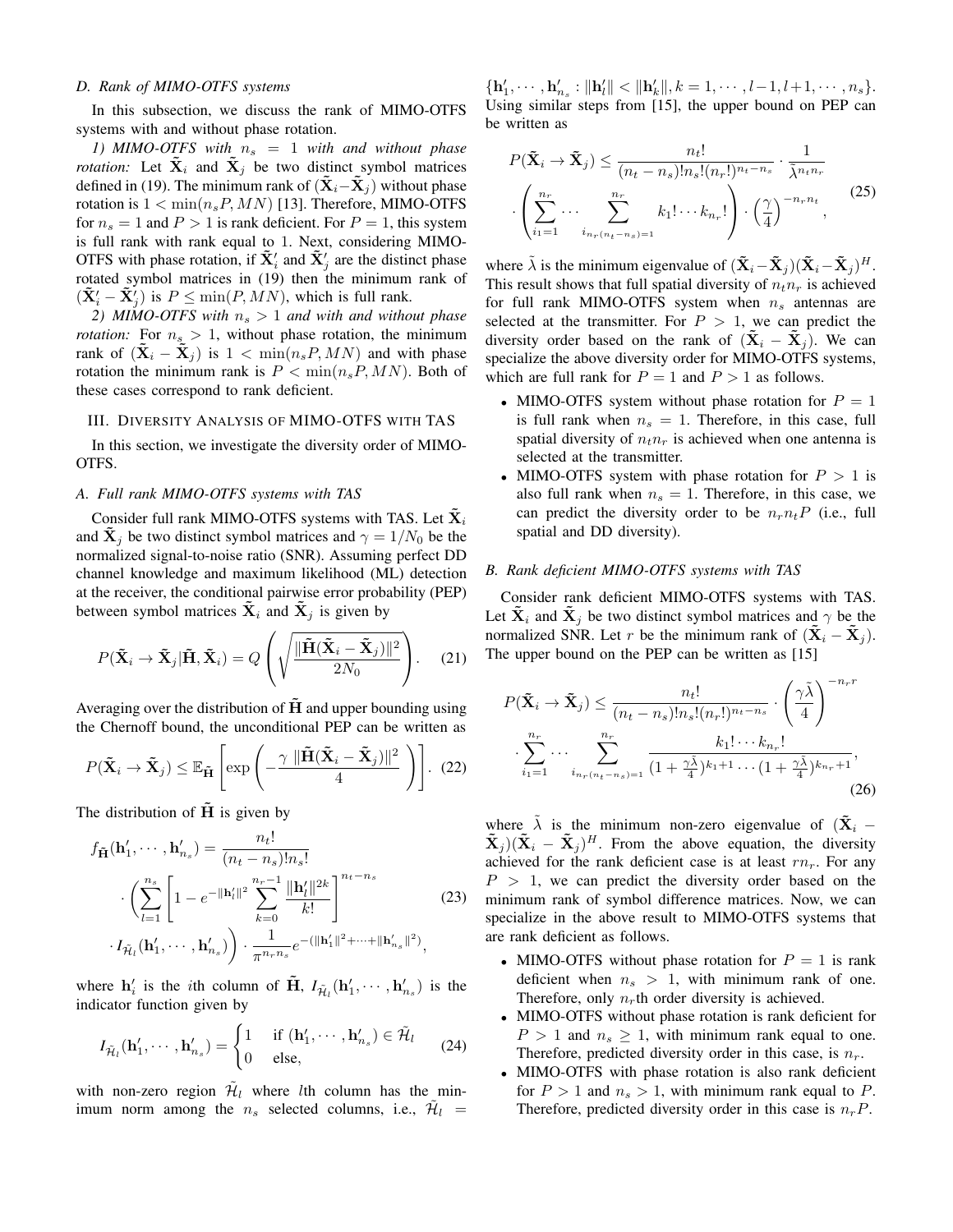| Parameter                             | Value                                           |
|---------------------------------------|-------------------------------------------------|
| Carrier frequency, $f_c$              |                                                 |
| (GHz)                                 | 4                                               |
| Subcarrier spacing, $\Delta f$        |                                                 |
| (KHz)                                 | 3.75                                            |
| Frame size $(M, N)$                   | (2, 2)                                          |
| DD profile for $P = 1$                |                                                 |
| $(\tau_i \; (\mu s), \nu_i \; (kHz))$ | $\left(\frac{1}{M\Delta f},\frac{1}{NT}\right)$ |
| DD profile for $P = 2$                |                                                 |
| $(\tau_i \; (\mu s), \nu_i \; (kHz))$ | $(0,0), (\frac{1}{M\Delta f}, \frac{1}{NT})$    |
| Maximum speed (km/h)                  | $\overline{506.2}$                              |
| Modulation scheme                     | <b>BPSK</b>                                     |

TABLE I: Simulation parameters.

## IV. RESULTS AND DISCUSSIONS

In this section, we discuss the bit error rate (BER) performance of TAS with and without phase rotation for MISO-OTFS and MIMO-OTFS systems for  $P = 1, 2$  and  $n_s = 1, 2$ . The simulation parameters used are tabulated in Table I.

*MISO/MIMO-OTFS with TAS for*  $P = 1$ ,  $n_s = 1, 2$ *without phase rotation:* Figure 3 shows the simulated BER performance of MISO-OTFS and MIMO-OTFS without phase rotation for  $P = 1$ ,  $n_r = 1, 2$ ,  $n_s = 1, 2$ , and  $n_t = 2, 3$ . All the systems use OTFS frame size of  $M = N = 2$ , and BPSK modulation with ML detection at the receiver. A carrier frequency of 4 GHz and subcarrier spacing of 3.75 kHz with maximum Doppler of 1.875 kHz (corresponding speed is 506.2 km/h at 4 GHz) are considered. The DD channel model considered for simulations is as per (8), and the various DD profiles used are given in Table I. For MISO-OTFS system with  $P = 1$  and  $n_s = 1$  the system is full ranked and the analytically derived diversity in Sec. III-A is  $n_t$ . From Fig. 3 it is evident that diversity slopes of 2 and 3 are observed for the MISO-OTFS systems with  $n_t = 2$ ,  $n_s = 1$  and  $n_t = 3$ ,  $n_s = 1$ , respectively, corroborating the analytically predicted diversity order. For MIMO-OTFS system with TAS with  $P = 1$ ,  $n_r = 2$ ,  $n_t = 3$ , and  $n_s = 2$ , the system is rank deficient with rank equal to 1 and analytically predicted diversity order is  $n_r$ . The BER plot in Fig. 3 shows a diversity slope of 2 for this system, verifying the analytical predicted diversity order in Sec. III-B.

*MISO/MIMO-OTFS with TAS for*  $P = 2$  *and*  $n_s = 1, 2$  *with and without phase rotation:* Figure 4 shows upper bound and the simulated BER performance of 1) MISO-OTFS with TAS, without phase rotation for  $P = 2$ ,  $n_t = 2$ , and  $n_s = 1$  and 2) MIMO-OTFS with TAS, without and with phase rotation for  $P = 2$ ,  $n_t = 3$ ,  $n_s = 2$ , and  $n_r = 2$ . The parameters for simulations are given in Table I. The upper bound is based on the union bound for the considered system. The considered system is rank deficient and predicted diversity in Sec.III-B is  $rn_r$ . Figure 4 shows diversity slopes of 1 for MISO-OTFS without phase rotation, 2 and 4 for MIMO-OTFS without and with phase rotation, respectively. For the considered MISO-OTFS and MIMO-OTFS system, the rank is 1 for without phase rotation, and 2 for MIMO-OTFS system with phase rotation. Also, the upper bound on BER is tight at high SNRs for all the cases, verifying the predicted diversity of  $rn_r$  in Sec. III-B.



Fig. 3: BER performance of MISO/MIMO-OTFS with TAS, without phase rotation for  $P = 1$ ,  $n_r = 1, 2$ ,  $n_s = 1, 2$ , and  $n_t = 2, 3.$ 



Fig. 4: BER performance of MISO/MIMO-OTFS with TAS, without and with phase rotation for  $P = 2$ ,  $n_t = 2, 3, n_s =$ 1, 2 and  $n_r = 1, 2$ .

*Comparison between Frobenius norm based selection, random selection, and no selection:* Figure 5 compares the BER performance with Frobenius norm based antenna selection, random antenna selection, and without antenna selection in OTFS systems with phase rotation and  $P = 2$ . In random selection,  $n<sub>s</sub>$  distinct antennas are selected at random. The systems considered in Fig. 5 are: SISO-OTFS without selection ( $n_t = n_r = 1$ ), MISO-OTFS with Frobenius norm based selection and random selection ( $n_t = 2, n_s = 1, n_r = 1$ ), MIMO-OTFS without selection ( $n_t = n_r = 2$ ), and MIMO-OTFS with Frobenius norm based selection and random selection  $(n_t = 2, n_s = 1, n_r = 2)$ . It is noted that, as per the analysis in Sec. III, the considered SISO-OTFS system without selection and MISO-OTFS and MIMO-OTFS systems with Frobenius norm based selection ( $n<sub>s</sub> = 1$ ) are full rank, and hence they achieve the full diversity of  $n_t n_r P$ . That is,